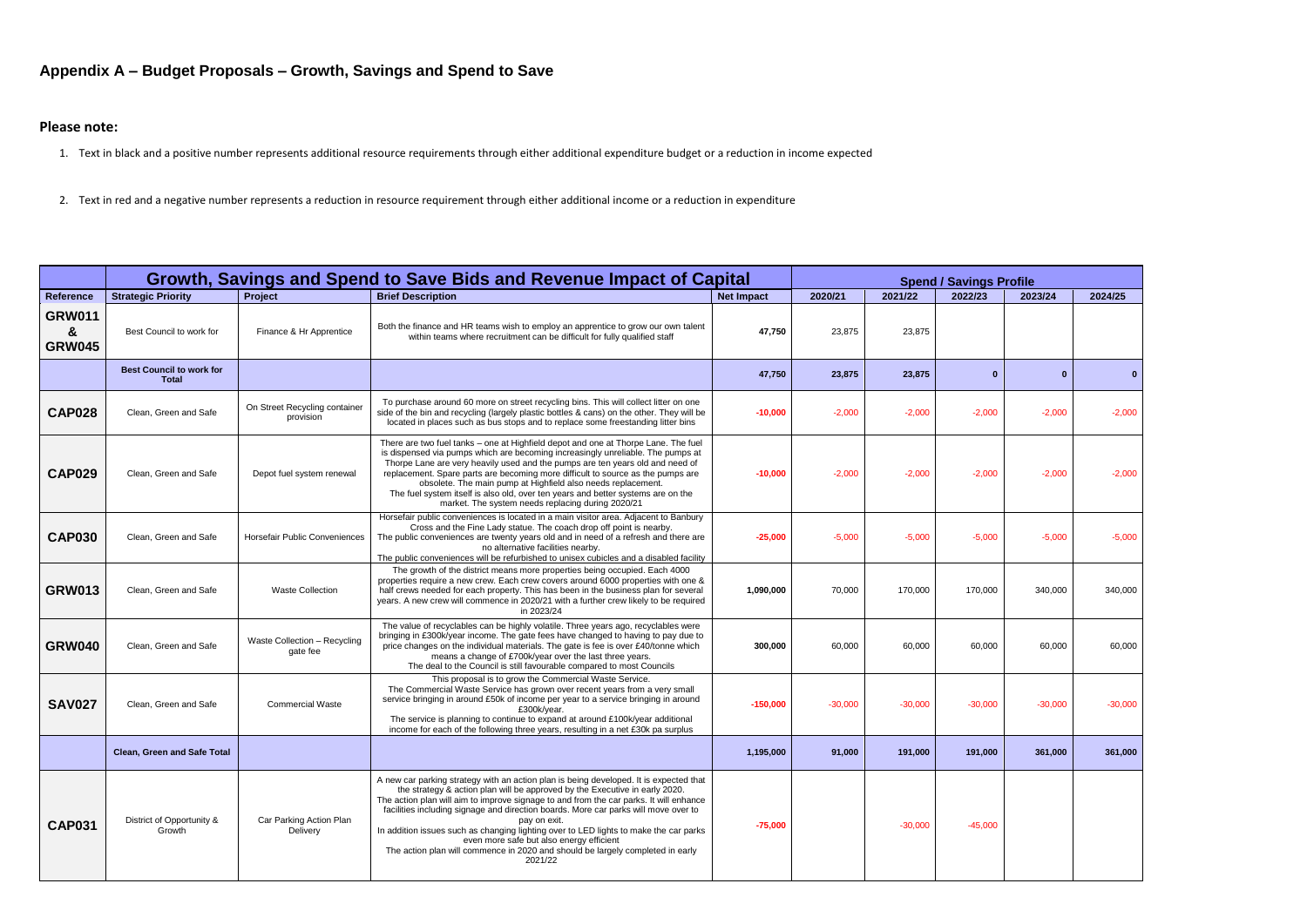| <b>CAP032</b> | District of Opportunity &<br>Growth                         | Street scene fencing, street<br>furniture and railings     | This project aims to ensure play areas, open spaces and areas on CDC land and<br>areas where CDC is responsible are safe for children and other people. Work will<br>include replacing fences, railings and other street furniture which is either in poor<br>condition or needs replacing                                                                                                                                                                                                                                                                      | $-5,000$     | $-1,000$   | $-1,000$   | $-1,000$   | $-1,000$   | $-1,000$   |
|---------------|-------------------------------------------------------------|------------------------------------------------------------|-----------------------------------------------------------------------------------------------------------------------------------------------------------------------------------------------------------------------------------------------------------------------------------------------------------------------------------------------------------------------------------------------------------------------------------------------------------------------------------------------------------------------------------------------------------------|--------------|------------|------------|------------|------------|------------|
| <b>GRW002</b> | District of Opportunity &<br>Growth                         | Growth Deal - Year 3 CDC<br>Plan Resourcing                | Following the establishment of the CDC Growth Deal Programme Board a resourced<br>Year 2 delivery plan was created and approved. This growth proposal identifies the<br>required resources to continue the programme through Year 3.<br>The Programme is made up of four workstreams: Affordable Housing; Homes from<br>Infrastructure; Productivity and the Oxfordshire Plan 2050. These are supported by<br>a Programme Management function within the Transformation team.                                                                                   | 972,047      | 336,978    | 313,944    | 321,125    |            |            |
| <b>GRW017</b> | District of Opportunity &<br>Growth                         | <b>Canalside Regeneration</b><br>Feasibility               | The budget proposal would allow the appointment of external consultants to work<br>with staff to unlock, design and engage stakeholders to ensure a delivery plan to<br>achieve the Councils aspirations in delivering the Canalside Redevelopment.                                                                                                                                                                                                                                                                                                             | 230,000      | 230,000    |            |            |            |            |
| <b>GRW021</b> | District of Opportunity &<br>Growth                         | <b>Planning Policy Conservation</b><br>Design              | Net cost for 20/21 for staff changes : Required for Planning Policy, Conservation &<br>Design Business Case to achieve:<br>- Introduction of team leaders and provide capacity for the service manager<br>- To build capacity in Planning Policy to fulfil project requirements of the Local<br>Development Scheme<br>- To re-introduce Urban Design resource to support healthy place shaping and raise<br>design standards                                                                                                                                    | 266,307      | 61,095     | 51,303     | 51,303     | 51,303     | 51,303     |
| <b>GRW033</b> | District of Opportunity &<br>Growth                         | Kidlington masterplan delivery<br>project                  | This project will deliver the projects identified in the action plan and next steps for<br>Kidlington masterplan. The priority projects include the village centre, Exeter Close,<br>sport and recreation improvement. The Growth Proposal will support a Project<br>Delivery Officer/Manager (£50,000) and funding (£75,000) for specific projects and<br>strategy development for an employment cluster, Oxford Road corridor<br>transformation and canal improvement.                                                                                        | 175,000      | 125,000    | 50,000     |            |            |            |
| <b>GRW036</b> | District of Opportunity &<br>Growth                         | Landscape architects                                       | The growth of the district means more and more planning applications are being<br>received. The Landscape architects (1.5 FTE) comment on planning applications<br>and inspect after developments are complete.<br>The level of planning applications particularly on major developments mean most of<br>the resource is tied up on planning applications and other projects such as the<br>design and development of Banbury Country Park and Bicester Country Park The<br>intention is to fill another post to deal with the growth in planning applications. | 100,000      | 20,000     | 20,000     | 20,000     | 20,000     | 20,000     |
| <b>GRW038</b> | District of Opportunity &<br>Growth                         | Planning Fee income<br>reduction                           | To compensate for expected net reduction in planning fee income.                                                                                                                                                                                                                                                                                                                                                                                                                                                                                                | 512,500      | 102,500    | 102,500    | 102,500    | 102,500    | 102,500    |
| <b>SAV003</b> | District of Opportunity &<br>Growth                         | Rental Income - Tramway and<br>Antelope Garage, Banbury    | CDC acquired Tramway industrial Estate on the 29th March 2019. The income from<br>that property was not reflected in our 2019/20 revenue budgets due to the timing of<br>the acquisition. Rent free periods in some of our other commercial properties have<br>also come to an end during 2019/20 and this means that we are anticipating<br>additional income due to the council that needs to be reflected in our budgets.                                                                                                                                    | $-2,508,750$ | $-501,750$ | $-501,750$ | $-501,750$ | $-501,750$ | $-501,750$ |
| <b>SAV011</b> | District of Opportunity &<br>Growth                         | Miscellaneous                                              | Small adjustments based on correction from previous years across all of our<br>property services following a line by line review of all budget lines                                                                                                                                                                                                                                                                                                                                                                                                            | $-457,595$   | $-91,519$  | $-91,519$  | $-91,519$  | $-91,519$  | $-91,519$  |
| <b>SAV028</b> | District of Opportunity &<br>Growth                         | Christmas Lights                                           | This is a revenue saving from changes to the way in which Christmas lights will be<br>delivered in future                                                                                                                                                                                                                                                                                                                                                                                                                                                       | $-146,000$   | $-29,200$  | $-29,200$  | $-29,200$  | $-29,200$  | $-29,200$  |
|               | <b>District of Opportunity &amp;</b><br><b>Growth Total</b> |                                                            |                                                                                                                                                                                                                                                                                                                                                                                                                                                                                                                                                                 | $-936,491$   | 252,104    | $-115,722$ | $-173,541$ | $-449,666$ | $-449,666$ |
| <b>CAP004</b> | <b>Operational Excellence</b>                               | Procurement of joint<br>performance system with OCC        | Implementation of this proposal will ultimately deliver a much improved data capture<br>and reporting system for the services to use and for the audiences to review<br>(CEDR/members and our residents). This proposal will also enable shared working<br>across CDC & OCC, expanding resilience across the areas, one version of the truth<br>through reporting and an improved end to end process.                                                                                                                                                           | 40,000       |            | 10,000     | 10,000     | 10,000     | 10,000     |
| <b>CAP024</b> | <b>Operational Excellence</b>                               | <b>Bodicote House Meeting</b><br>Room Audio Visual Systems | There is a growing demand within the council to make use of audio & visual (AV)<br>facilities within meeting rooms at Bodicote House. Historically, to provide additional<br>capacity, a temporary projector has been used. In order to eliminate the inefficient<br>temporary approach, the proposal is to install an AV system in a further 3 meeting<br>rooms within Bodicote House.                                                                                                                                                                         | 4,000        | 2,000      | 2,000      |            |            |            |
| <b>CAP025</b> | <b>Operational Excellence</b>                               | Legacy Iworld System<br>Migration                          | Following the replacement of the I World system used within our Revenues and<br>Benefits service, there is a need to ensure that all the data is still accessible and can<br>be interfaced with our new system. This project will ensure that can be completed.                                                                                                                                                                                                                                                                                                 | 12,000       | 12,000     |            |            |            |            |
| <b>GRW014</b> | <b>Operational Excellence</b>                               | Land Charges - Income<br>Reduction                         | The current level of expected income was reduced to £262,000 in 2019-20. The<br>forecast income for the 2019-20 year is £235,000. This uncertainty is expected to<br>continue and therefore it is prudent to reduce the level of expected income to<br>£250,000 for 2020-21. This is considered realistic given current forecasts and the<br>proposed increase in fees and charges.                                                                                                                                                                             | 60,000       | 12,000     | 12,000     | 12,000     | 12,000     | 12,000     |
| <b>SAV001</b> | <b>Operational Excellence</b>                               | Increasing licensing income                                | Increase in income from licensing activities                                                                                                                                                                                                                                                                                                                                                                                                                                                                                                                    | $-100,000$   | $-20,000$  | $-20,000$  | $-20,000$  | $-20,000$  | $-20,000$  |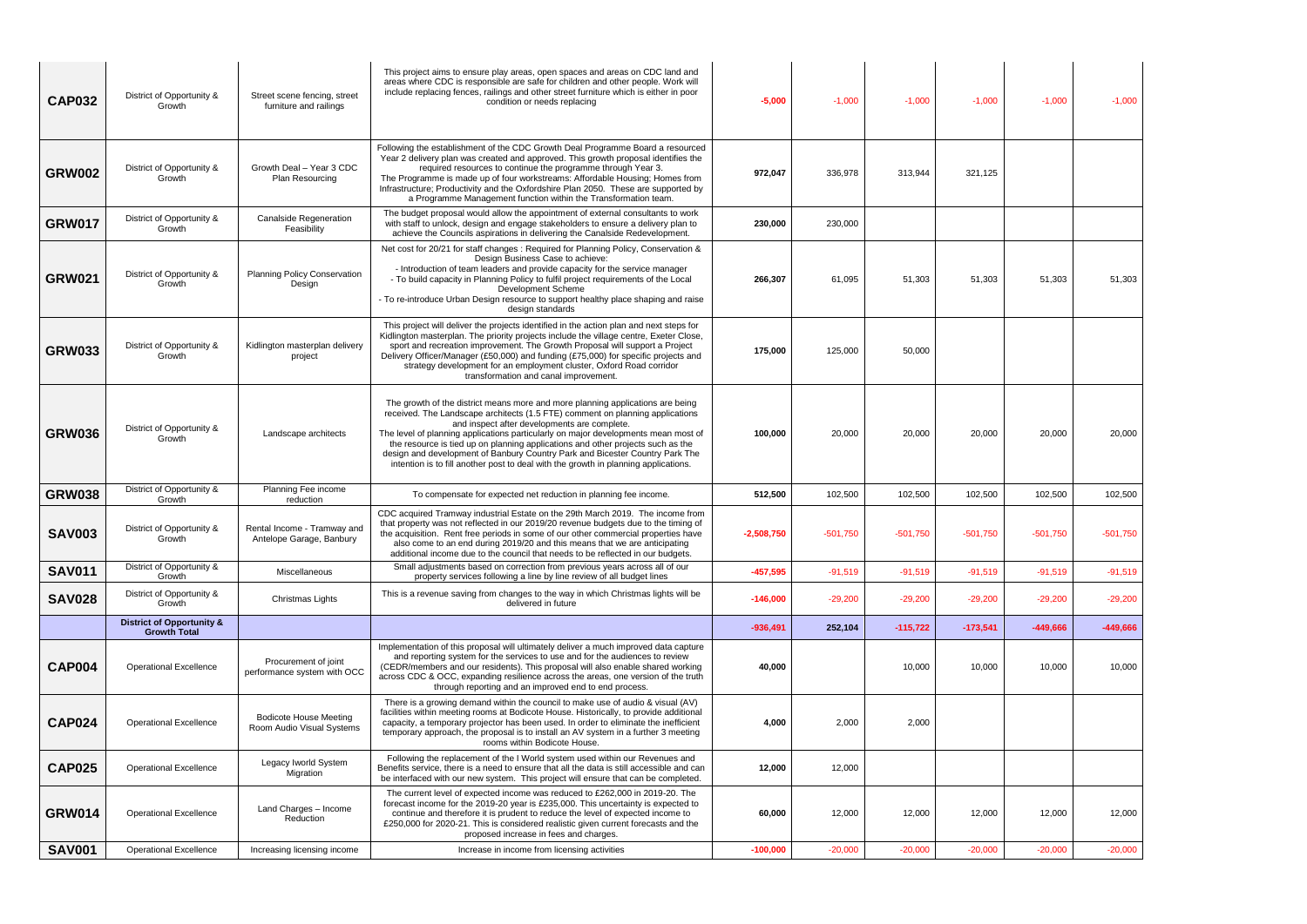| <b>SAV002</b> | <b>Operational Excellence</b>                        | Rationalised FM Operations                                                 | Cleaning and security service contracts for our properties have been renegotiated<br>which have resulted in favourable rates, without a reduction in service or quality as<br>part of the tendered specification. We continue to monitor the contracts using KPIs<br>agreed as part of that specification, to assure quality and cost-efficiencies are<br>maintained.                                                                                                                                                                                                                                                                        | $-841,435$   | $-142,751$ | $-174,671$ | $-174,671$ | $-174,671$ | $-174,671$ |
|---------------|------------------------------------------------------|----------------------------------------------------------------------------|----------------------------------------------------------------------------------------------------------------------------------------------------------------------------------------------------------------------------------------------------------------------------------------------------------------------------------------------------------------------------------------------------------------------------------------------------------------------------------------------------------------------------------------------------------------------------------------------------------------------------------------------|--------------|------------|------------|------------|------------|------------|
| <b>SAV004</b> | <b>Operational Excellence</b>                        | Finance - Consultancy                                                      | The Finance team has previously had a budgetary requirement of £72k to fund the<br>costs of consultancy across a number of projects, including the establishment of<br>new companies, major capital schemes, closure of the accounts and system and<br>process improvements. However, a change in approach and the completion of<br>some of the projects reduces this requirement considerably to £10k                                                                                                                                                                                                                                       | $-310,000$   | $-62,000$  | $-62,000$  | $-62,000$  | $-62,000$  | $-62,000$  |
| <b>SAV006</b> | <b>Operational Excellence</b>                        | Finance - Recruitment                                                      | The Finance team has previously had a budgetary requirement of £30k to fund the<br>costs of recruitment. However now that the majority of posts have been filled the<br>assumption is that normal levels of turnover will resume, and lower level of<br>budgetary allocations will be needed reducing the requirement. It is suggested this<br>be reduced to zero, with a focus on developing and growing the team locally.<br>Should there be a requirement for recruitment costs this would be managed from the<br>process of vacancy management, holding posts vacant for a sufficient period to<br>cover the required recruitment costs. | $-150,000$   | $-30,000$  | $-30,000$  | $-30,000$  | $-30,000$  | $-30,000$  |
| <b>SAV012</b> | <b>Operational Excellence</b>                        | <b>EDM Software</b>                                                        | New Electronic Document Management system has resulted in savings                                                                                                                                                                                                                                                                                                                                                                                                                                                                                                                                                                            | -60,000      | $-12,000$  | $-12,000$  | $-12,000$  | $-12,000$  | $-12,000$  |
| <b>SAV016</b> | <b>Operational Excellence</b>                        | Spiceball Management<br>contract                                           | Reduction in management costs to reflect year on year movements in the fee.                                                                                                                                                                                                                                                                                                                                                                                                                                                                                                                                                                  | $-140,000$   | $-28,000$  | $-28,000$  | $-28,000$  | $-28,000$  | $-28,000$  |
| <b>SAV017</b> | <b>Operational Excellence</b>                        | Democratic Services - Review<br>of Parish Charges                          | A full review of the recharges made for the proper administration of elections for<br>Parish and Town Councils to ensure that we recover the appropriate level of costs.                                                                                                                                                                                                                                                                                                                                                                                                                                                                     | $-25,000$    | $-5,000$   | $-5,000$   | $-5,000$   | $-5,000$   | $-5,000$   |
| <b>SAV018</b> | <b>Operational Excellence</b>                        | <b>Democratic Services -</b><br>Canvass reform                             | With the reform of the annual canvass arrangements it is anticipated this will reduce<br>the administrative burden on Councils generally and CDC should see a reduction in<br>the administrative burden on electoral registration.                                                                                                                                                                                                                                                                                                                                                                                                           | $-25,000$    | $-5,000$   | $-5,000$   | $-5,000$   | $-5,000$   | $-5,000$   |
| <b>SAV019</b> | <b>Operational Excellence</b>                        | <b>Legal Charges</b>                                                       | The proposal is to (a) review legal spend, (b) establish a procedure through the<br>Director of Law & Governance for authorisation of external legal spend, (c) consider<br>in the first instance whether internal support can be utilised through the joint legal<br>service and (d) review the legal charges as part of the framework contract.                                                                                                                                                                                                                                                                                            | $-150,000$   | $-30,000$  | $-30,000$  | $-30,000$  | $-30,000$  | $-30,000$  |
| <b>SAV020</b> | <b>Operational Excellence</b>                        | Increased income                                                           | It is anticipated that with the full implementation of the Growth Deal there will be an<br>increase in development proposals within CDC's area and developers pay a for the<br>legal support provided to facilitate those developments. This should result in<br>increased income.                                                                                                                                                                                                                                                                                                                                                           | -400,000     | $-80,000$  | $-80,000$  | $-80,000$  | $-80,000$  | $-80,000$  |
| <b>SAV024</b> | <b>Operational Excellence</b>                        | Delete vacant Senior Estate<br>and Valuation Officer                       | Following separation, the post is no longer required.                                                                                                                                                                                                                                                                                                                                                                                                                                                                                                                                                                                        | $-310,115$   | $-62,023$  | $-62,023$  | $-62,023$  | $-62,023$  | $-62,023$  |
| <b>SAV025</b> | <b>Operational Excellence</b>                        | Increasing car parking charges                                             | This proposal is to increase car parking charges for the first time since 2011.                                                                                                                                                                                                                                                                                                                                                                                                                                                                                                                                                              | $-1,560,000$ | $-120,000$ | $-295,000$ | $-300,000$ | $-400,000$ | $-445,000$ |
|               | <b>Operational Excellence Total</b>                  |                                                                            |                                                                                                                                                                                                                                                                                                                                                                                                                                                                                                                                                                                                                                              | $-3,955,550$ | $-570,774$ | $-779,694$ | $-786,694$ | $-886,694$ | $-931,694$ |
| <b>GRW006</b> | Response to Climate<br>Emergency                     | Responding to Climate<br>Emergency                                         | Additional resource to ensure CDC responds to the Climate Emergency with pace<br>and a structured programme management approach. This resource will enable CDC<br>to recruit additional expertise and capacity to lead on this project. The intention is to<br>create a shared team with Oxfordshire County Council to make the most of<br>expertise, knowledge, efficiencies of scale and resilience of a larger team working<br>across Cherwell and Oxfordshire. Working in this way will enable us to get the most<br>value from the resource. This is addition to the work that is already ongoing within<br>services.                   | 250,000      | 50,000     | 50,000     | 50,000     | 50,000     | 50,000     |
| <b>S2S002</b> | Response to climate<br>Emergency                     | LED Lighting across corporate<br>properties                                | Cherwell District Council has a wide and diverse property portfolio, these properties<br>are generally of an age where traditional light fittings are used. To reduce energy<br>consumption which will lead to a reduction in energy billing it is proposed to replace<br>existing traditional fluorescent / filament lamps across the council's corporate<br>portfolio to LED lamps with proximity sensors.                                                                                                                                                                                                                                 | 105,000      | 69,000     | 69,000     | 69,000     | $-51,000$  | $-51,000$  |
|               | <b>Response to Climate</b><br><b>Emergency Total</b> |                                                                            |                                                                                                                                                                                                                                                                                                                                                                                                                                                                                                                                                                                                                                              | 355,000      | 119,000    | 119,000    | 119,000    | $-1,000$   | $-1,000$   |
| <b>CAP006</b> | Thriving Communities &<br>Wellbeing                  | <b>Community Centre - Works</b>                                            | Following condition surveys undertaken on our community centre buildings, it has<br>been identified that a number of them now need full roof replacements to ensure that<br>the buildings are water-tight and do not cause damage to internal structures. We<br>have always repaired wherever possible to extend the life of these assets but have<br>reached the stage where full replacements are necessary.                                                                                                                                                                                                                               | 13,860       | 6,930      | 6,930      |            |            |            |
| <b>GRW004</b> | Thriving Communities &<br>Wellbeing                  | Growth Deal - Affordable<br>Housing "Top Up Funding"                       | To provide sufficient funding to deliver the Affordable Housing (AH) numbers<br>specified in the Growth Deal (GD). This will be funded through S106 monies held to<br>deliver Affordable Housing.                                                                                                                                                                                                                                                                                                                                                                                                                                            | 880,000      | 880,000    |            |            |            |            |
| <b>GRW019</b> | Thriving Communities &<br>Wellbeing                  | Contribution to the Young<br>People's Supported Housing<br>Pathway (YPSHP) | This is CDC's proposed contribution to the Young People's Supported Housing<br>Pathway being recommissioned by Oxfordshire County Council in partnership with<br>the 5 district/city councils. New contracts will start on 1/10/20 and run for 5 years.                                                                                                                                                                                                                                                                                                                                                                                      | 538,303      | 59,811     | 119,623    | 119,623    | 119,623    | 119,623    |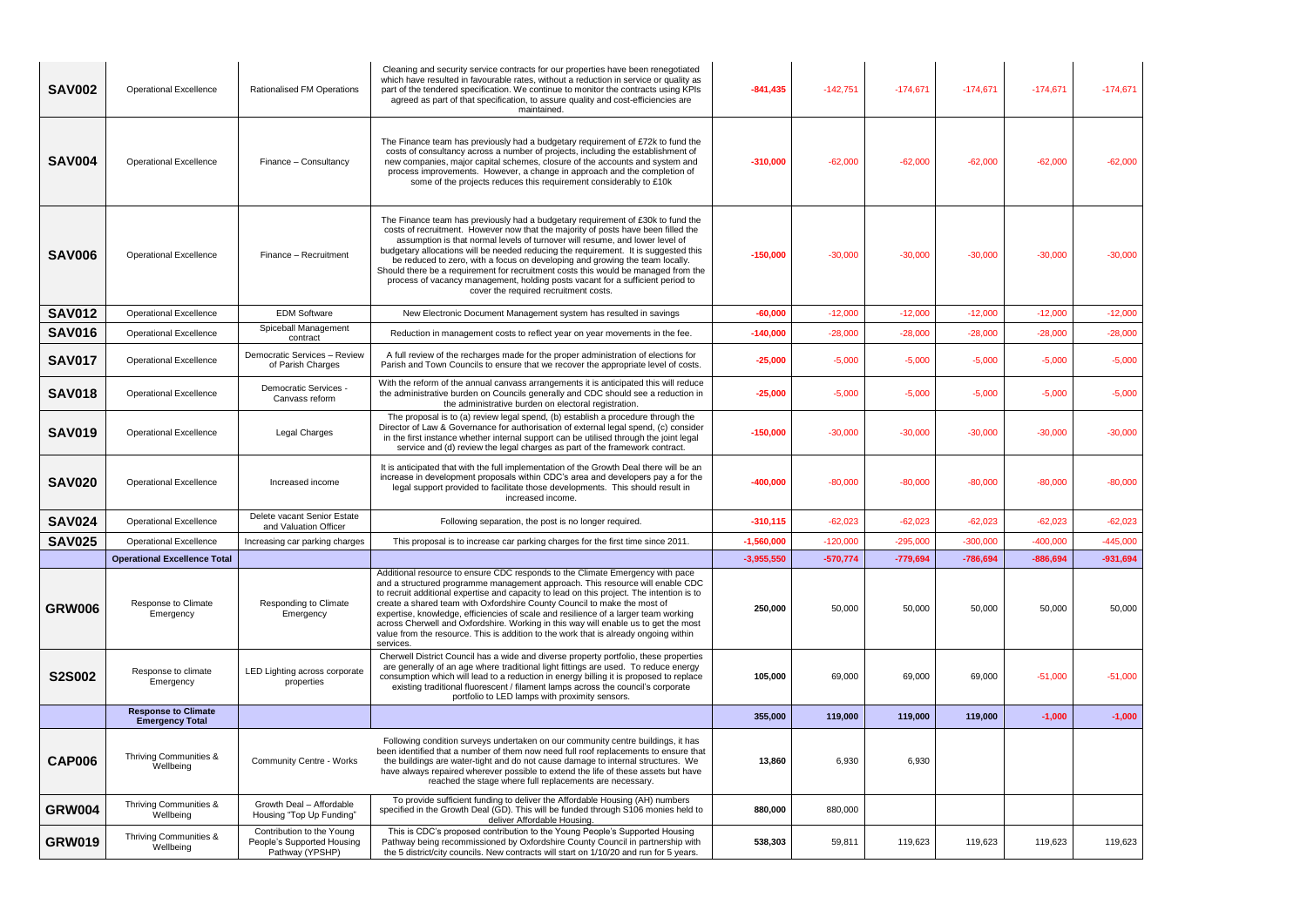| <b>GRW026</b> | Thriving Communities &<br>Wellbeing                         | FAST programme - Wellbeing<br>Service                                                            | Grant income that will have a corresponding expenditure not accounted for in<br>2019/2020. Part of a much larger grant from Sport England that will not yield an<br>income directly to Cherwell District Council                                                                                                                                                                                                                                                                                                                                                                                                                                                                                                                                                                           | 79,560       | 26,520    | 26,520     | 26,520     |              |              |
|---------------|-------------------------------------------------------------|--------------------------------------------------------------------------------------------------|--------------------------------------------------------------------------------------------------------------------------------------------------------------------------------------------------------------------------------------------------------------------------------------------------------------------------------------------------------------------------------------------------------------------------------------------------------------------------------------------------------------------------------------------------------------------------------------------------------------------------------------------------------------------------------------------------------------------------------------------------------------------------------------------|--------------|-----------|------------|------------|--------------|--------------|
| <b>GRW028</b> | Thriving Communities &<br>Wellbeing                         | Social Prescribing                                                                               | This additional contribution for the next 2 years is essential to continue our<br>commitment to prevention and improving residents' wellbeing through a supported<br>system of care navigators. This is a contracted out service supported by Cherwell,<br>West Oxfordshire DC and OCCG underwritten by the Department of Health. From<br>2022/23 the whole budget is no longer required.                                                                                                                                                                                                                                                                                                                                                                                                  | 1.500        | 13,500    | 13,500     | $-8.500$   | $-8.500$     | $-8,500$     |
| <b>GRW029</b> | <b>Thriving Communities &amp;</b><br>Wellbeing              | Spiceball Leisure Centre<br>Contract Compensation                                                | The Leisure Centre contract has provision for compensation payments due to the<br>operator of Spiceball Leisure Centre should Cherwell change the context of the<br>operation. The closure of the pedestrian footbridge to Spiceball Leisure Centre is<br>essential during the completion of extension works to Castle Quay. It is anticipated<br>that this will conclude at the end of the 2020/21 financial year and compensation will<br>need to paid against the agreed benchmark throughput. This amount will be set<br>aside as part of the negotiations but only the amount required will be paid over.                                                                                                                                                                             | 330,000      | 330,000   |            |            |              |              |
| <b>SAV007</b> | Thriving Communities &<br>Wellbeing                         | <b>Cherwell Bond Scheme</b><br>Revenue Budget                                                    | This a long-standing revenue budget that funds the setting up of new private rented<br>sector tenancies for homeless households. The budget is used to set up deposit<br>bonds which underwrite a tenancy i.e. no money is passed across to the landlord or<br>tenant but the bond acts as a security for the landlord. The Bond is only paid out<br>once the tenancy ends and only if there has been damage to the property beyond<br>reasonable wear and tear.<br>The £30,600 recurring budget has been underspent year on year and underspend<br>carried in to a Bond Scheme reserve that now stands at £100k. This is enough to<br>cover any costs incurred by the Scheme in to the medium to long term. As and when<br>it is dissipated a growth bid will be submitted in the future. | $-153,000$   | $-30,600$ | $-30,600$  | $-30,600$  | $-30,600$    | $-30,600$    |
| <b>SAV008</b> | Thriving Communities &<br>Wellbeing                         | Potential saving from joint<br>commissioning of contracts<br>within communities and<br>wellbeing | The proposal is to reduce spend on jointly commissioned contracts during 2020/21<br>and future years.                                                                                                                                                                                                                                                                                                                                                                                                                                                                                                                                                                                                                                                                                      | $-111,339$   | $-10,503$ | $-25,209$  | $-25,209$  | $-25,209$    | $-25,209$    |
| <b>SAV015</b> | Thriving Communities &<br>Wellbeing                         | Homelessness Support Grants                                                                      | Owing to continued grant funding from central Government it is now possible to<br>reduce Cherwell's contribution whilst maintaining the same services for those facing<br>homelessness.                                                                                                                                                                                                                                                                                                                                                                                                                                                                                                                                                                                                    | $-40.000$    | $-8,000$  | $-8,000$   | $-8,000$   | $-8,000$     | $-8,000$     |
| <b>SAV023</b> | Thriving Communities &<br>Wellbeing                         | <b>Health Buses</b>                                                                              | Following a review of our vehicles that provide information and services around the<br>District, we have been able to consolidate provision through a smaller number of<br>vehicles but without reducing provision. This reduces the overall spend.                                                                                                                                                                                                                                                                                                                                                                                                                                                                                                                                        | $-55,000$    | $-11,000$ | $-11,000$  | $-11,000$  | $-11,000$    | $-11,000$    |
| <b>SAV026</b> | Thriving Communities &<br>Wellbeing                         | <b>Build Rental Income Increase</b>                                                              | Increase rental income by 2%, and remove vacant FTE from salary budget                                                                                                                                                                                                                                                                                                                                                                                                                                                                                                                                                                                                                                                                                                                     | $-425,000$   | $-85,000$ | $-85,000$  | $-85,000$  | $-85,000$    | $-85,000$    |
|               | <b>Thriving Communities &amp;</b><br><b>Wellbeing Total</b> |                                                                                                  |                                                                                                                                                                                                                                                                                                                                                                                                                                                                                                                                                                                                                                                                                                                                                                                            | 1,058,884    | 1,171,658 | 6,764      | $-22,166$  | $-48,686$    | $-48,686$    |
|               | <b>Grand Total</b>                                          |                                                                                                  |                                                                                                                                                                                                                                                                                                                                                                                                                                                                                                                                                                                                                                                                                                                                                                                            | $-2,235,407$ | 1,086,863 | $-554,777$ | $-672,401$ | $-1,025,046$ | $-1,070,046$ |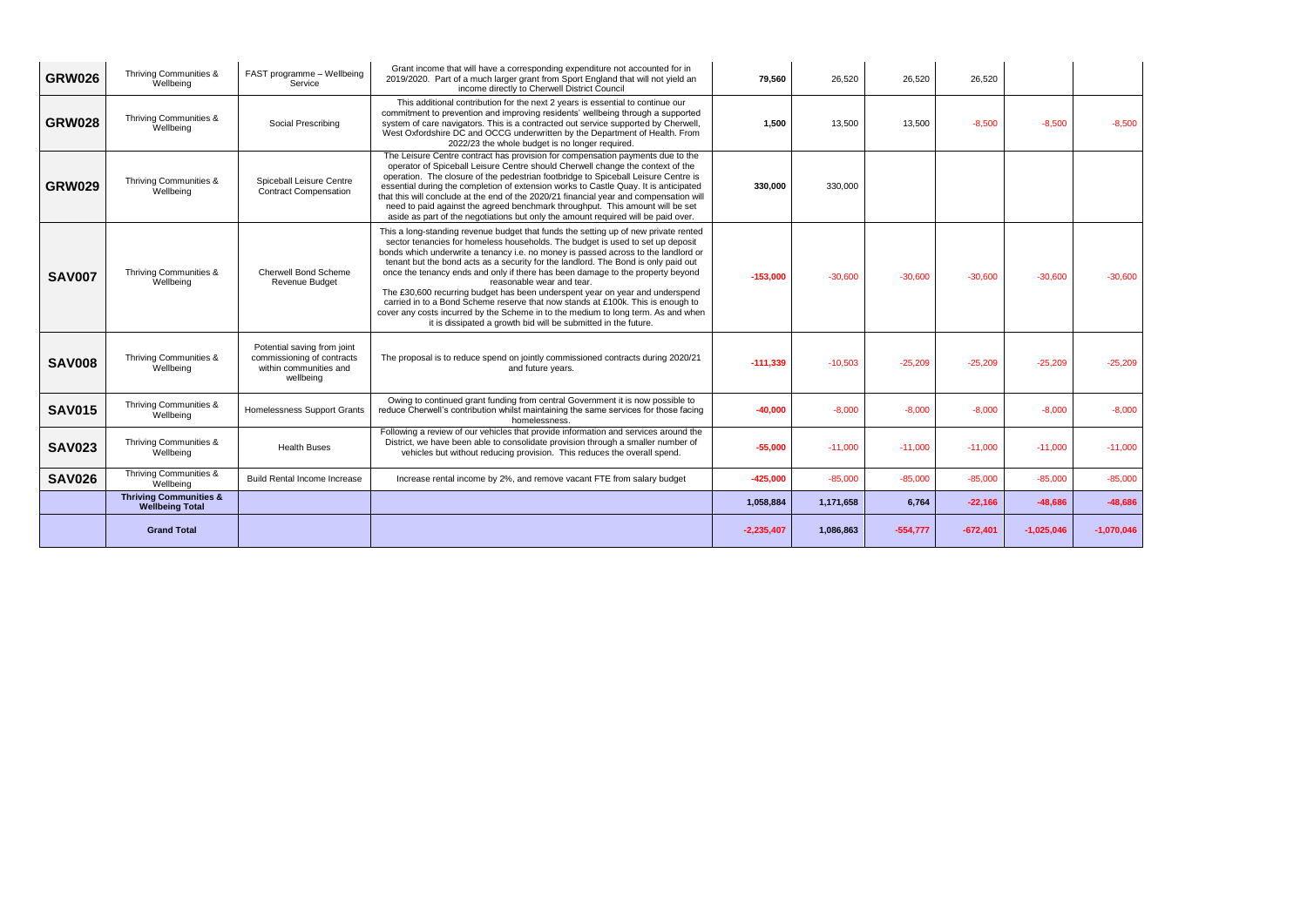## **Appendix A – Budget Proposals - Capital**

|                  | <b>Capital Bids</b>                                         |                                                            |                                                                                                                                                                                                                                                                                                                                                                                                                                                                                                                                                                                                    |                                    | <b>Spend Profile</b> |           |         |           |           |  |
|------------------|-------------------------------------------------------------|------------------------------------------------------------|----------------------------------------------------------------------------------------------------------------------------------------------------------------------------------------------------------------------------------------------------------------------------------------------------------------------------------------------------------------------------------------------------------------------------------------------------------------------------------------------------------------------------------------------------------------------------------------------------|------------------------------------|----------------------|-----------|---------|-----------|-----------|--|
| <b>Reference</b> | <b>Strategic Priority</b>                                   | Project                                                    | <b>Brief Description</b>                                                                                                                                                                                                                                                                                                                                                                                                                                                                                                                                                                           | <b>Total Scheme</b><br><b>Cost</b> | 2020/21              | 2021/22   | 2022/23 | 2023/24   | 2024/25   |  |
| <b>CAP017</b>    | Clean, Green and Safe                                       | Vehicle Replacement<br>Programme                           | Each year the Council has a replacement programme for its vehicles. As soon as a<br>vehicle is purchased it is put on a replacement programme, often 7-10 years hence.<br>The programme is regularly reviewed and changes are made due to a number of<br>reasons such as condition of asset, change of activities, change in technology.<br>The plan for 2020/21 is certain but the programme for future years are the best<br>estimates based on known life of vehicles etc.<br>We run the fleet on lowest whole life cost basis.                                                                 | 4,880,000                          | 952,000              | 846,000   | 664,000 | 1,102,000 | 1,316,000 |  |
| <b>CAP018</b>    | Clean, Green and Safe                                       | <b>Commercial Waste Containers</b>                         | The proposal is to supply commercial containers through existing framework<br>agreements                                                                                                                                                                                                                                                                                                                                                                                                                                                                                                           | 100,000                            | 25,000               | 25,000    | 25,000  | 25,000    |           |  |
| <b>CAP028</b>    | Clean, Green and Safe                                       | On Street Recycling container<br>provision                 | To purchase around 60 more on street recycling bins. This will collect litter on one<br>side of the bin and recycling (largely plastic bottles & cans) on the other. They will be<br>located in places such as bus stops and to replace some freestanding litter bins                                                                                                                                                                                                                                                                                                                              | 24,000                             | 24,000               |           |         |           |           |  |
| <b>CAP029</b>    | Clean, Green and Safe                                       | Depot fuel system renewal                                  | There are two fuel tanks - one at Highfield depot and one at Thorpe Lane. The fuel<br>is dispensed via pumps which are becoming increasingly unreliable. The pumps at<br>Thorpe Lane are very heavily used and the pumps are ten years old and need of<br>replacement. Spare parts are becoming more difficult to source as the pumps are<br>obsolete. The main pump at Highfield also needs replacement.<br>The fuel system itself is also old, over ten years and better systems are on the<br>market. The system needs replacing during 2020/21                                                 | 50,000                             | 50,000               |           |         |           |           |  |
| <b>CAP030</b>    | Clean, Green and Safe                                       | Horsefair Public Conveniences                              | Horsefair public conveniences is located in a main visitor area. Adjacent to Banbury<br>Cross and the Fine Lady statue. The coach drop off point is nearby.<br>The public conveniences are twenty years old and in need of a refresh and there are<br>no alternative facilities nearby.<br>The public conveniences will be refurbished to unisex cubicles and a disabled facility                                                                                                                                                                                                                  | 150,000                            |                      | 150,000   |         |           |           |  |
|                  | <b>Clean, Green and Safe Total</b>                          |                                                            |                                                                                                                                                                                                                                                                                                                                                                                                                                                                                                                                                                                                    | 5,204,000                          | 1,051,000            | 1,021,000 | 689,000 | 1,127,000 | 1,316,000 |  |
| <b>CAP031</b>    | District of Opportunity &<br>Growth                         | Car Parking Action Plan<br>Delivery                        | A new car parking strategy with an action plan is being developed. It is expected that<br>the strategy & action plan will be approved by the Executive in early 2020.<br>The action plan will aim to improve signage to and from the car parks. It will enhance<br>facilities including signage and direction boards. More car parks will move over to<br>pay on exit.<br>In addition issues such as changing lighting over to LED lights to make the car even<br>more safe but also energy efficient<br>The action plan will commence in 2020 and should be largely completed by early<br>2021/22 | 175,000                            | 125,000              | 50,000    |         |           |           |  |
| <b>CAP032</b>    | District of Opportunity &<br>Growth                         | Street scene fencing, street<br>furniture and railings     | This project aims to ensure play areas, open spaces and areas on CDC land and<br>areas where CDC is responsible are safe for children and other people. Work will<br>include replacing fences, railings and other street furniture which is either in poor<br>condition or needs replacing                                                                                                                                                                                                                                                                                                         | 60,000                             | 12,000               | 12,000    | 12,000  | 12,000    | 12,000    |  |
|                  | <b>District of Opportunity &amp;</b><br><b>Growth Total</b> |                                                            |                                                                                                                                                                                                                                                                                                                                                                                                                                                                                                                                                                                                    | 235,000                            | 137,000              | 62,000    | 12,000  | 12,000    | 12,000    |  |
| <b>CAP002</b>    | <b>Operational Excellence</b>                               | Project Management for<br>HR/Payroll System                | The implementation of a new system is already underway with the first payroll due to<br>be paid from it in March 2020. As a fully integrated system it is critical to retain a full<br>system overview to ensure that further implementation is managed and supported<br>appropriately. This is the role of the Project Manager who will be required to<br>oversee the full integration process during 2020/21.                                                                                                                                                                                    | 50,000                             | 50,000               |           |         |           |           |  |
| <b>CAP004</b>    | <b>Operational Excellence</b>                               | Procurement of joint<br>performance system with OCC        | Implementation of this proposal will ultimately deliver a much-improved data capture<br>and reporting system for the services to use and for the audiences to review<br>(CEDR/members and our residents). This proposal will also enable shared working<br>across CDC & OCC, expanding resilience across the areas, one version of the truth<br>through reporting and an improved end to end process.                                                                                                                                                                                              | 65,000                             | 65,000               |           |         |           |           |  |
| <b>CAP024</b>    | <b>Operational Excellence</b>                               | <b>Bodicote House Meeting</b><br>Room Audio Visual Systems | There is a growing demand within the council to make use of audio & visual (AV)<br>facilities within meeting rooms at Bodicote House. Historically, to provide additional<br>capacity, a temporary projector has been used. In order to eliminate the inefficient<br>temporary approach, the proposal is to install an AV system in a further 3 meeting<br>rooms within Bodicote House.                                                                                                                                                                                                            | 10,000                             | 10,000               |           |         |           |           |  |
| <b>CAP025</b>    | <b>Operational Excellence</b>                               | Legacy Iworld System<br>Migration                          | Following the replacement of the I World system used within our Revenues and<br>Benefits service, there is a need to ensure that all the data is still accessible and can<br>be interfaced with our new system. This project will ensure that can be completed.                                                                                                                                                                                                                                                                                                                                    | 100,000                            | 100,000              |           |         |           |           |  |